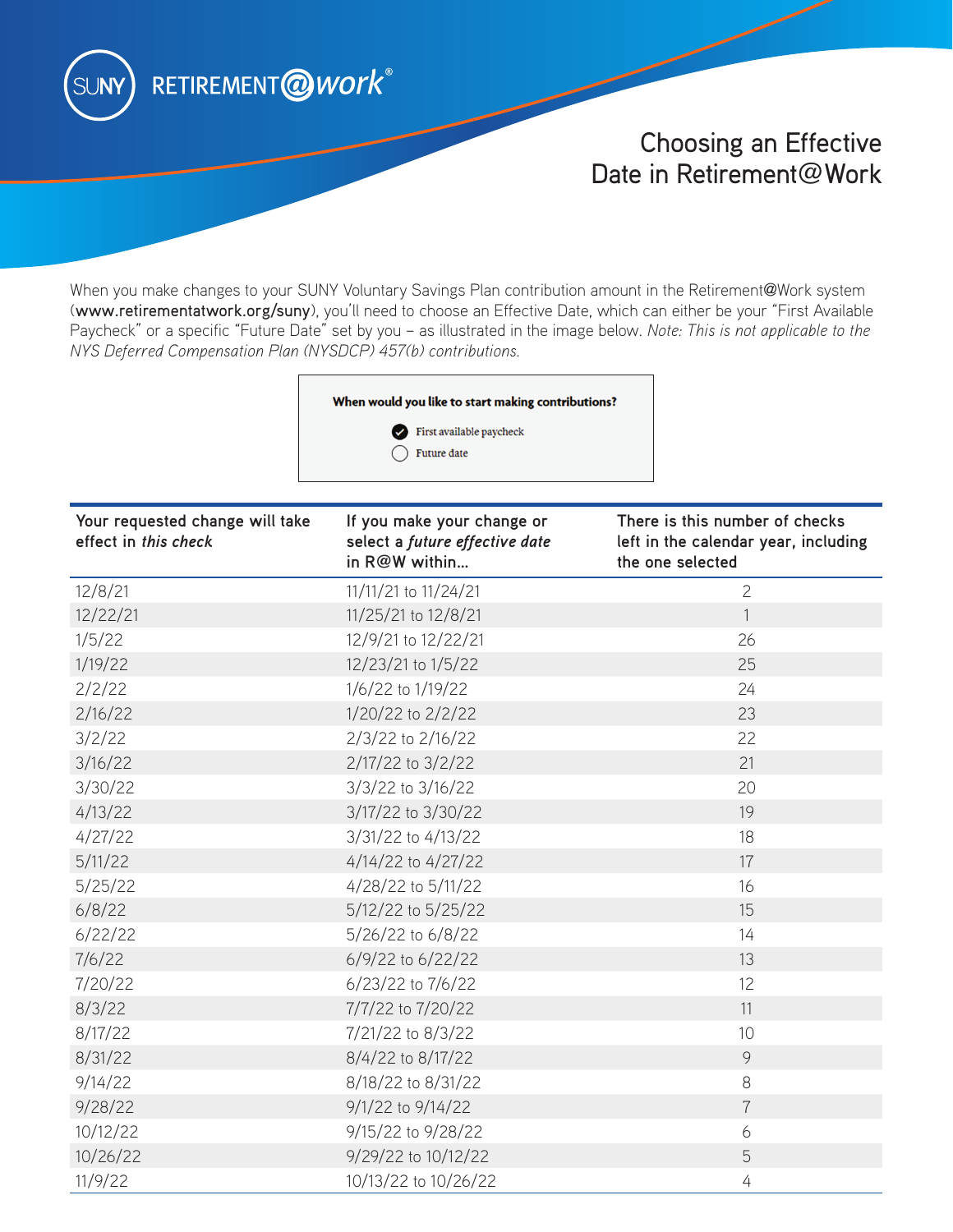

## Choosing an Effective Date in Retirement@Work

The SUNY Voluntary 403(b) (TDA Plan) permits both Traditional (pre-tax) and/or Roth (after-tax) contributions. The total (pre-tax and post-tax, combined) annual contributions combined cannot exceed the 2022 Maximum Contribution Limit.

2022 Maximum Contribution Limit: Individuals under age 50: \$20,500 Individuals turning 50 or older: \$27,000

*Simple Example: You decide on February 1, 2022 that you want to start a 403(b) deduction as soon as possible, and contribute the maximum amount allowed by the IRS for the year (\$20,500 in 2022 for persons under age 50). In order to do so, you would have to enter a biweekly contribution amount of \$891.31 (Maximum contribution of \$20,500 divided by 23, which is the number of remaining checks in 2022) no later than February 2, 2022, in order for that deduction to take effect in the next available check date of February 16, 2022.* 

|   | <b>Worksheet Method</b>                                                                                                                                 |                                                                           | Example                                                                                                                                                                                                              |
|---|---------------------------------------------------------------------------------------------------------------------------------------------------------|---------------------------------------------------------------------------|----------------------------------------------------------------------------------------------------------------------------------------------------------------------------------------------------------------------|
| 1 | Desired ANNUAL contribution goal amount<br>within IRS limits (see page one for limits).                                                                 | \$                                                                        | I want to defer \$20,500 to my 403(b)<br>account for 2022.                                                                                                                                                           |
| 2 | Current year-to-date (YTD)<br>403(b) contributions.                                                                                                     | $\frac{1}{2}$                                                             | As of 2/1/22, I have already deferred \$500<br>to a $403(b)$ account for $2022$ .                                                                                                                                    |
|   | (YTD paycheck amount as of request<br>date in column B in chart on page one;<br>if no YTD contributions, enter \$0).                                    |                                                                           |                                                                                                                                                                                                                      |
| 3 | Subtract line 2 amount from line 1<br>amount for SUBTOTAL. This is the<br>remaining amount available for deferral<br>in the current year.               | \$                                                                        | My \$20,500 goal amount minus the \$500<br>I have already deferred, equals \$20,000.<br>This means that I can defer an additional<br>\$20,000 to my 403(b) account for 2022, to<br>reach my goal amount of \$20,500. |
| 4 | Identify the number of biweekly paychecks<br>remaining in current year (as of selected<br>date within column B date ranges in chart<br>on page one).    | # of remaining<br>checks as of the<br>date of salary<br>deferral request: | I will receive pay checks throughout 2022,<br>so as of 2/1/22, I will receive 23 more<br>paychecks in 2022.                                                                                                          |
|   | Note: You need to adjust this if you will not<br>receive all paychecks issued throughout<br>the year.                                                   |                                                                           |                                                                                                                                                                                                                      |
| 5 | Divide line 3 amount by line 4 number of<br>checks = biweekly contribution amount<br>per paycheck to reach total desired<br>annual contribution amount. | \$                                                                        | \$20,000 divided by 23 equals \$869.57.                                                                                                                                                                              |
|   |                                                                                                                                                         |                                                                           | If I set up a biweekly 403(b) deferral deduction<br>of \$869.57 in the Retirement@Work system<br>by 2/2/22, I will reach my desired annual<br>contribution amount by the end of 2022.                                |
|   |                                                                                                                                                         |                                                                           | Note: If your paycheck will not support this<br>deferral amount, you will need to adjust<br>your annual contribution goal amount.                                                                                    |